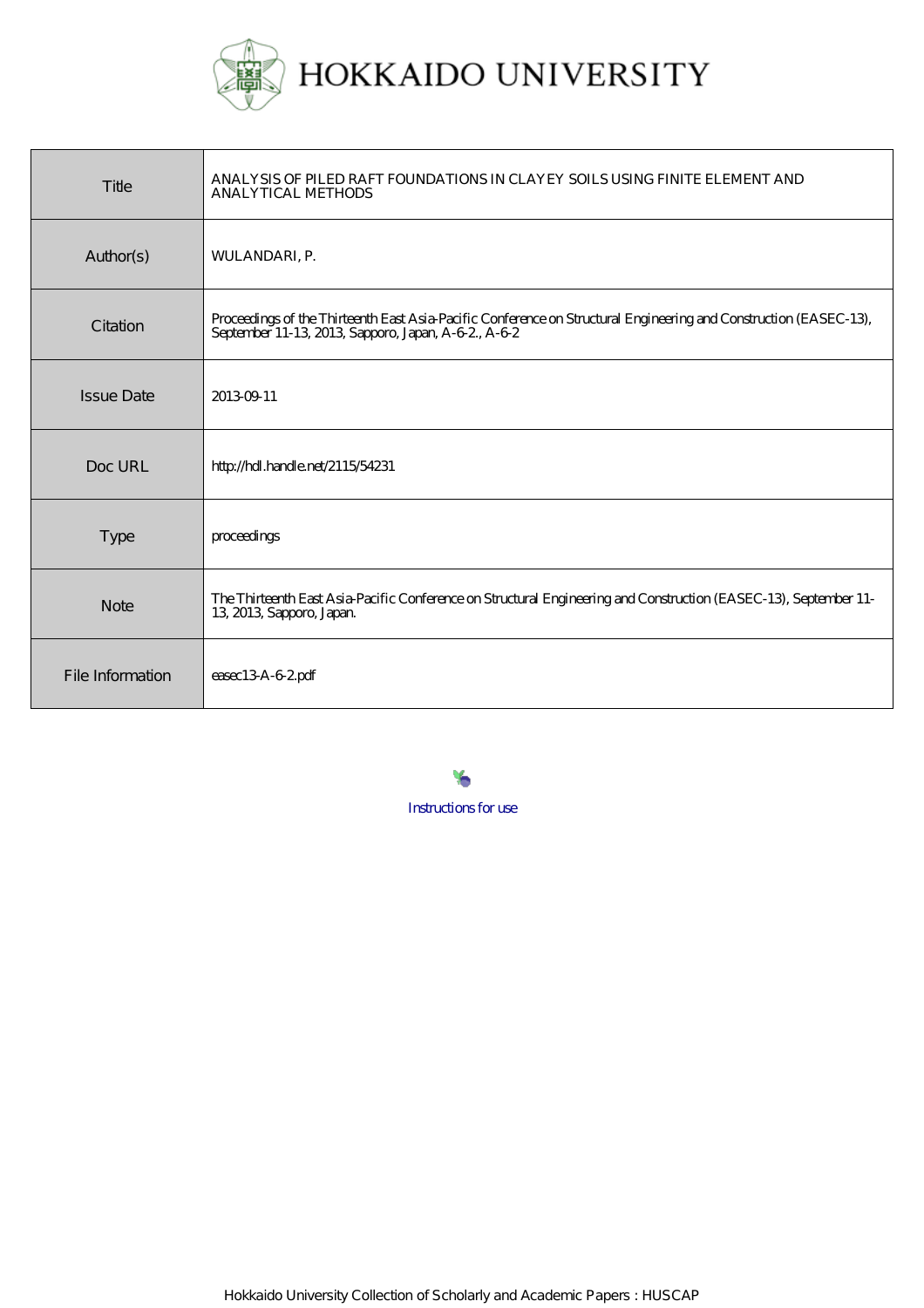# **ANALYSIS OF PILED RAFT FOUNDATIONS IN CLAYEY SOILS USING FINITE ELEMENT AND ANALYTICAL METHODS**

## P. WHLANDARI<sup>\*</sup>

#### *Department of Civil Engineering, Petra Christian University, Indonesia*

#### **ABSTRACT**

Raft foundations are usually used as a foundation on soft or variable ground for commercial, industrial or residential building. They have the advantage of providing the adequate bearing capacity and also reducing differential settlements of structure. Unfortunately, raft foundation may cause excessive settlement although it has an adequate bearing capacity. Considering that foundation building must have adequate bearing capacity but the total or differential settlements of the foundation should not exceed the allowable value, the combination of raft and pile foundation as named piled raft foundation system may be considered as the good alternative solution for this problem. The contribution of a group of pile under raft could acts as a settlements reducer.

This study analysed the settlement of piled raft foundation by considering the various number of piles using finite element method and analytical method. In this study, the finite element method were conducted using a PLAXIS-2D software and the analytical method was carried out using simplified calculation method by Poulos and Davis.

In order to obtain the appropriate comparison of piled raft settlement for both methods of analysis, it might be used a parameter called settlement reduction factor, since a number of piles in piled raft system acts as a settlement reducer. Both methods also performed that addition of piles beyond the optimum number of piles does not have significant effect in the reduction of piled raft settlement. So, for economic design, it needs to determine the optimum number of piles based on the allowable settlement. In this case study, by considering the settlement reduction factor, both methods of analysis showed the optimum number of piles in this piled raft system is approximately 15 x 15 piles.

**Keywords:** piled raft foundation, settlement, clayey soils, finite element, analytical method

#### **1. INTRODUCTION**

1

Raft foundations are usually used as a foundation on soft or variable ground for commercial, industrial or residential building. They have the advantage of providing the adequate bearing capacity and also reducing differential settlements of structure. Unfortunately, raft foundation may cause excessive settlement although it has an adequate bearing capacity. Considering that

<sup>\*</sup> Corresponding author and presenter: Email: paravita@petra.ac.id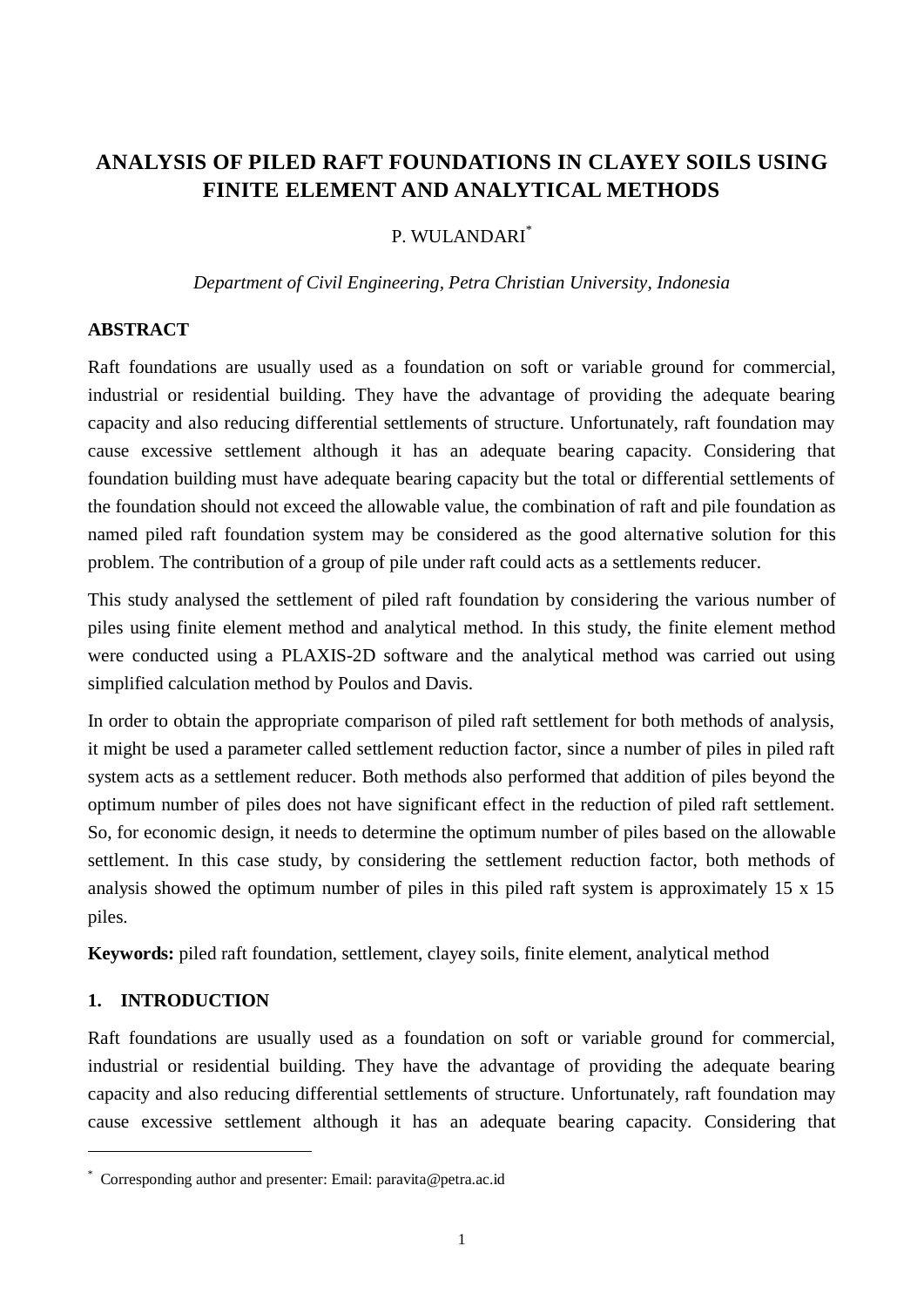foundation building must have adequate bearing capacity but the total or differential settlements of foundation should not exceed the allowable value, by choosing the combination of raft and pile foundation as named piled raft foundation system may be considered as the good alternative solution for this problem. The contribution of a group of pile under raft could acts as a settlements reducer. There are many researches on piled raft foundations to investigate the performance of piled raft system (Poulos 2001; Prakoso and Kulhawy 2001; Leung et al. 2010).

This study analysed the settlement of piled raft foundation by considering the various number of piles using finite element method and analytical method. In this study, the finite element method were conducted using a PLAXIS-2D software and the analytical method was carried out using simplified calculation method by Poulos and Davis (Poulos and Davis 1980; Poulos 2002).

## **2. GEOMETRY OF MODEL**

In this study, the piled raft foundation supported vertical loading of  $71.24 \text{ kN/m}^2$  were analyzed. The soil profile is shown in [Figure 1.](#page-3-0) The stratigraphy of the soil layers are given as following:

- Layer 1: Stabilized soil 2 m thick with static water table at 1 m below ground surface.
- Layer 2: Clay with thickness from depth of 2 to 13 m.
- Layer 3: Sandy clay with thickness 7 m.
- Layer 4: Sandy silt 2 m thick.
- Layer 5: Stiff clay with thickness from depth of 24 to 35 m.

Generally, the soil has adequate bearing capacity at the surface so it is reasonable for using raft foundation. However, the highly compressive clay can cause excessive settlements for building constructed on it. The square raft of 42 m width (B) with a thickness of 1.2 m was used with variation of a square group of piles as a piled raft system. Piles with a diameter of 0.4 m and a length of 15 m are considered with various numbers of piles and acts as a settlement reducer.

#### **3. MATERIAL PROPERTIES**

<span id="page-2-0"></span>In this study, an undrained condition was assumed and the properties of various soil layers are tabulated in [Table 1.](#page-2-0)

| Parameter                                                         | Stabilized soil | Clay  | Sandy Clay | Sandy Silt | <b>Stiff Clay</b> |
|-------------------------------------------------------------------|-----------------|-------|------------|------------|-------------------|
| Thickness (m)                                                     |                 |       |            |            |                   |
| Unit weight, $\gamma$ (kN/m <sup>3</sup> )                        | 13.33           | 12.33 | 12.86      | 17.5       | 15                |
| Saturated unit weight, $\gamma_{\text{sat}}$ (kN/m <sup>3</sup> ) | 18              | 15    | 18         | 20         | 18                |
| Young's modulus, $E_s$ (kN/m <sup>2</sup> )                       | 7500            | 2000  | 10000      | 25000      | 10000             |
| Poisson's ratio, $v_s$                                            | 0.35            | 0.35  | 0.35       | 0.3        | 0.3               |
| Undrained cohesion, $c_u$ (kN/m <sup>2</sup> )                    | 80              | 20    | 100        | 20         | 120               |
| Friction angle, $\phi$ (deg)                                      |                 |       | 12         | 32         |                   |
| Dilatancy angle, $\psi$ (deg)                                     |                 |       |            |            |                   |

| <b>Table 1: Soil Properties</b> |  |
|---------------------------------|--|
|---------------------------------|--|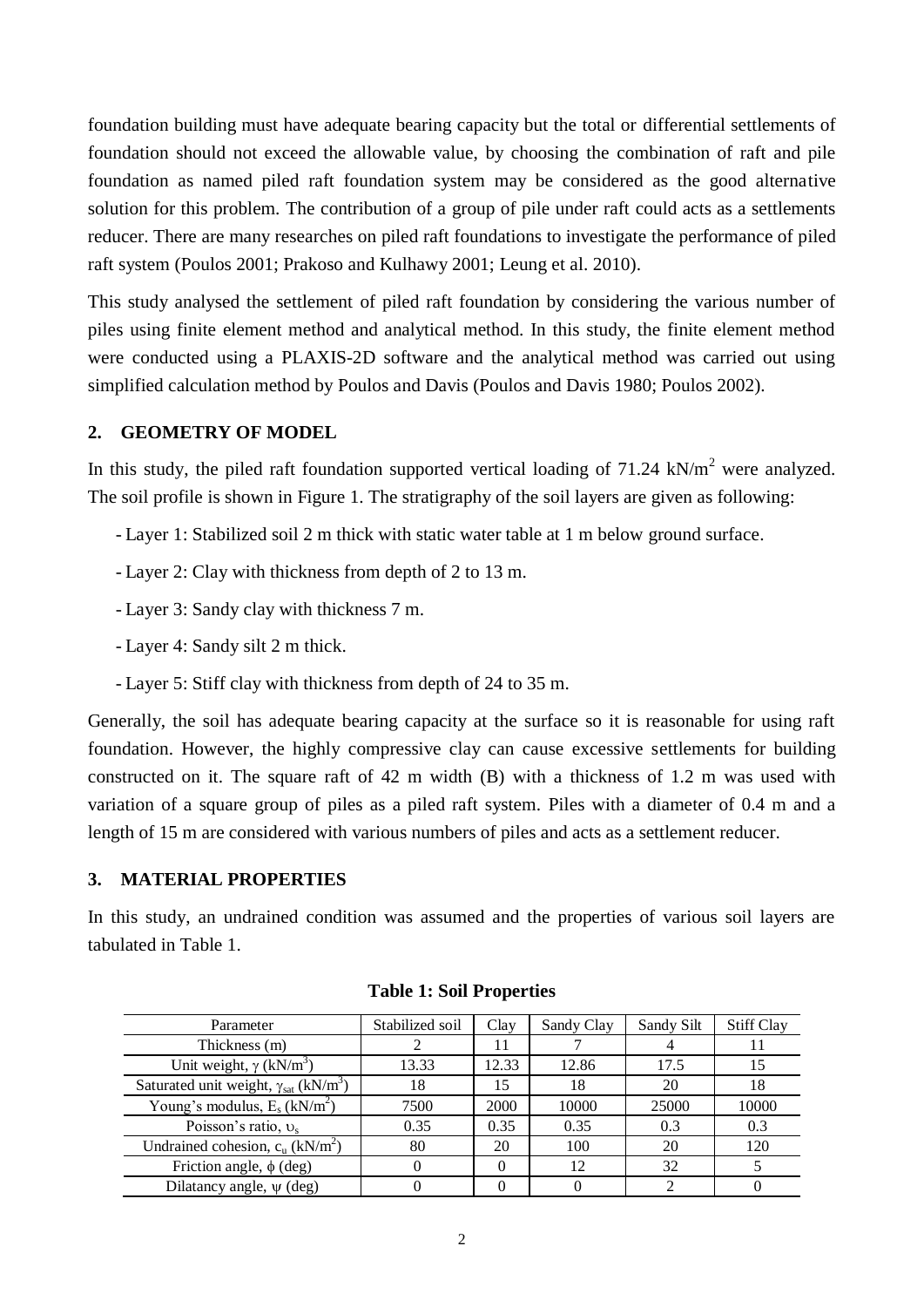In the finite element analysis, the raft was modeled as a plate element, while the piles are modeled as beam elements with modulus of elasticity, E, as 2.1 x  $10^7$  kN/m<sup>2</sup>.



**Figure 1: Geometry of model**

#### <span id="page-3-0"></span>**4. METHOD OF ANALYSIS**

The piled raft system was analyzed using a two dimensional plane strain analysis finite element software (PLAXIS 2D). The raft and piles were assumed to be linearly elastic. Based on the materials, the Mohr Coulomb model was used as a simple analysis.

The simplified hand computation of piled raft system was carried out based on Poulos-Davis method (Poulos and Davis 1980). Considering the total final settlement ( $\rho_{TF}$ ) under the working load (P), for a rigid square raft alone,

$$
\rho_{TF} = 0.947 \frac{P}{B} \left[ \frac{(1 - v_s^2)}{E_s} \right] \tag{1}
$$

As the settlement is excessive, then piles must be added to the raft to reduce the settlement.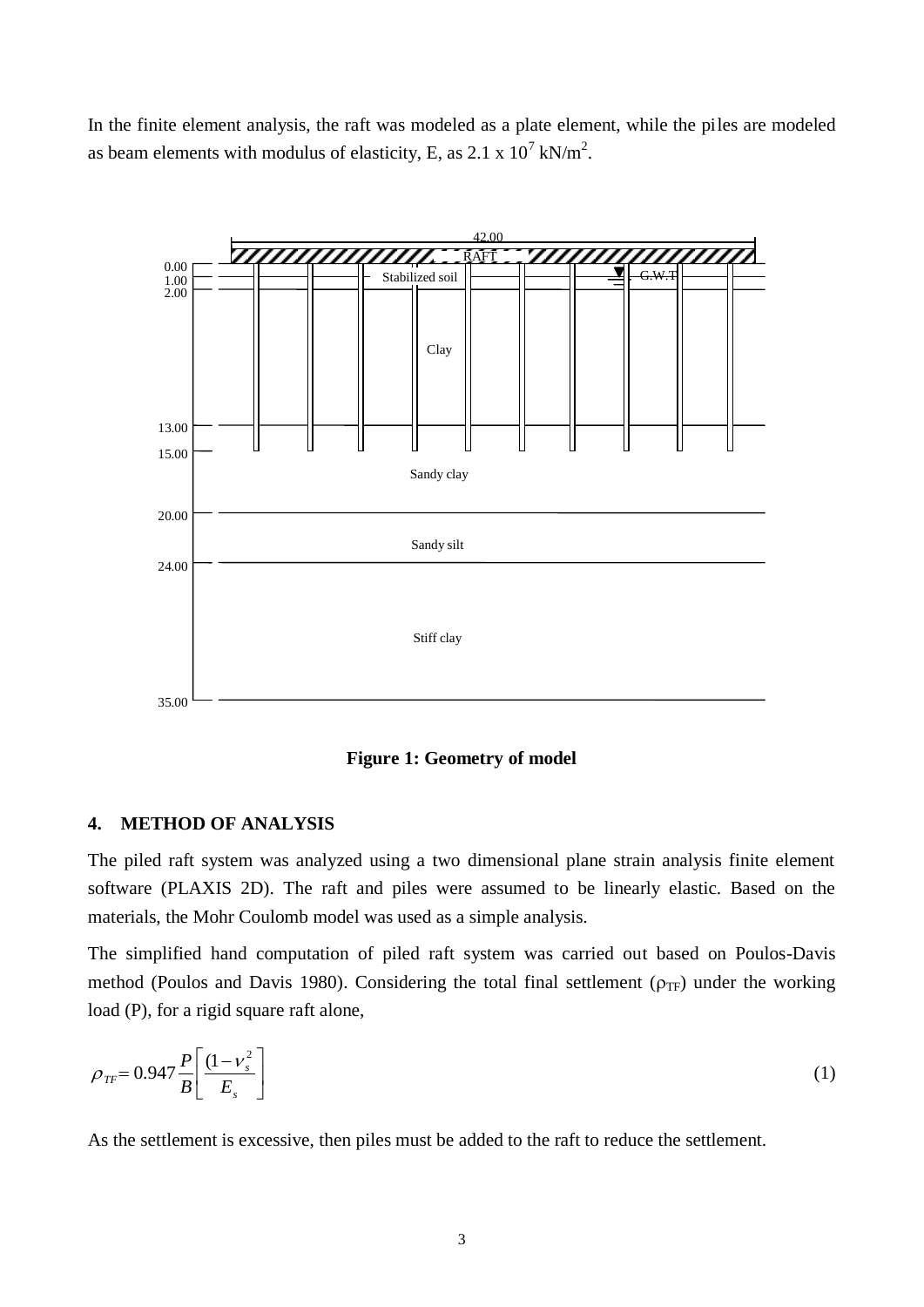For a square rigid raft B x B with m piles, the overall undrained settlement  $(\rho_w)$  of the pile raft system at a working load  $(P_w)$  and the ultimate load  $(P_A)$  is given by,

$$
\rho_w = P_A R_{G0.5} \rho_1 + \frac{0.947 (P_w - P_A)(1 - v_s^2)}{BE_u}
$$
\n(2)

where R<sub>G0.5</sub> is the value of the group reduction factor for  $v_s = 0.5$  and  $\rho_1$  is the total final settlement per unit load.

## **5. RESULT AND DISCUSSION**

<span id="page-4-0"></span>The comparison results by the Poulos-Davis analytical method and finite element method are presented in the [Table 2](#page-4-0) and [Figure 2.](#page-5-0)

| Numbers of piles  | Settlement (mm) |               | Numbers of piles  | Settlement (mm) |               |
|-------------------|-----------------|---------------|-------------------|-----------------|---------------|
| (m <sup>2</sup> ) | <b>POULOS</b>   | <b>PLAXIS</b> | (m <sup>2</sup> ) | <b>POULOS</b>   | <b>PLAXIS</b> |
| $\mathbf 0$       | 1369            | 127           | 13                | 557             | 41            |
| $\mathbf 1$       | 1103            | 127           | 14                | 500             | 40            |
| $\overline{c}$    | 1061            | 109           | 15                | 475             | 39            |
| 3                 | 1037            | 95            | 16                | 464             | 38            |
| 4                 | 1009            | 84            | 17                | 452             | 38            |
| 5                 | 955             | 72            | 18                | 452             | 38            |
| 6                 | 918             | 64            | 19                | 441             | 37            |
| $\overline{7}$    | 876             | 58            | 20                | 441             | 38            |
| 8                 | 831             | 53            | 21                | 441             | 36            |
| 9                 | 780             | 49            | 22                | 430             | 36            |
| 10                | 733             | 46            | 23                | 429             | 35            |
| 11                | 680             | 43            | 24                | 429             | 36            |
| 12                | 621             | 42            | 25                | 429             | 37            |

**Table 2: The comparison results from Poulos method and PLAXIS 2D analysis**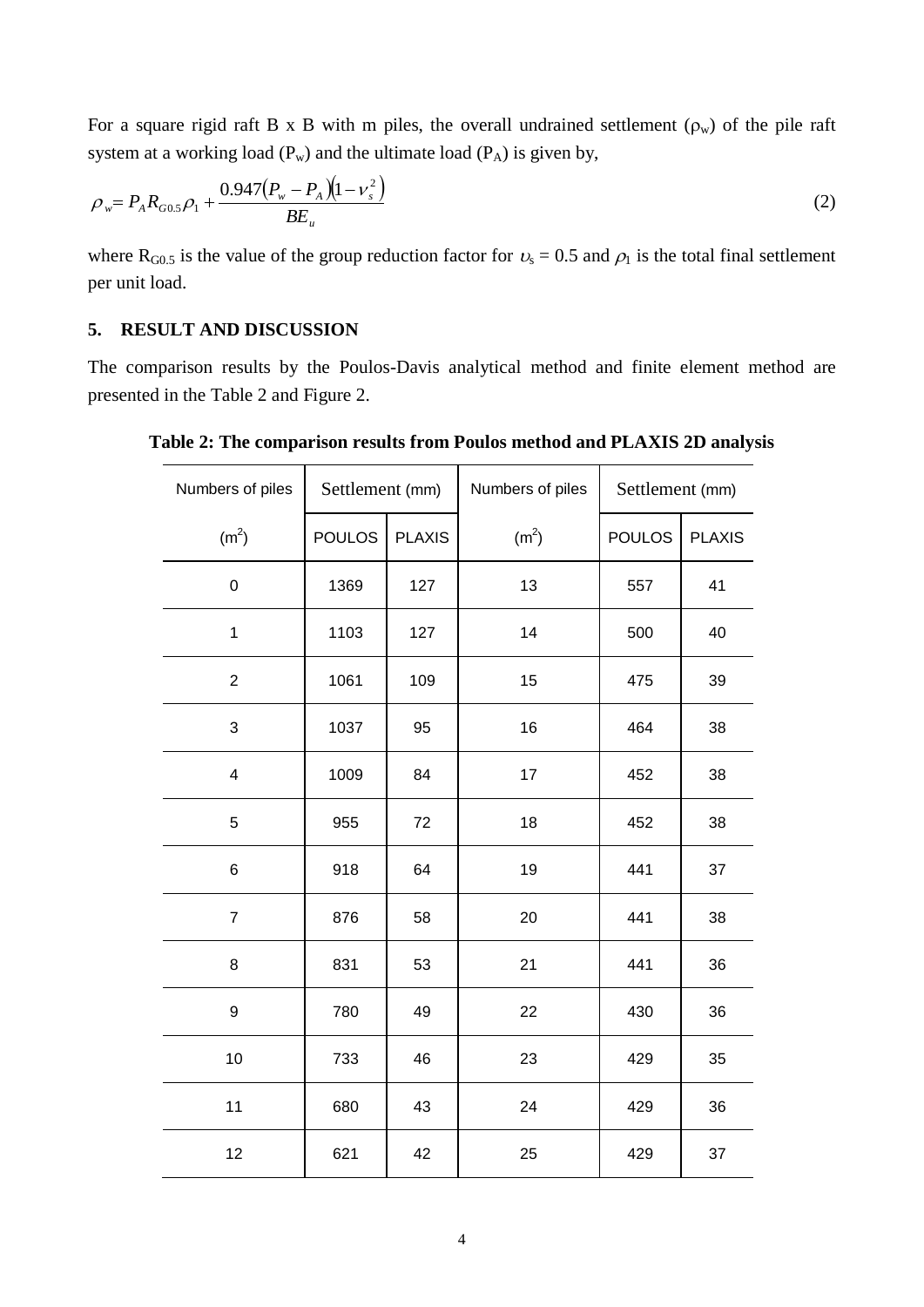For both methods, it can be seen in [Figure 2](#page-5-0) that increasing pile number will reduce settlement of the piled raft but beyond some point the settlement tends to be constant. Those both methods showed the different results. Settlements calculations by analytical method (Poulos and Davis 1980) showed the greater value than by two dimensional finite element method using PLAXIS 2D. It showed that the approach used in Poulos-Davis method (1980) probably is not same with the adjustment applied on finite element analysis.





<span id="page-5-0"></span>In order to obtain the appropriate comparison of piled raft settlement for both methods of analysis, it might be used a parameter called settlement reduction factor,  $F_{sr}$ , since a number of piles in piled raft system acts as a settlement reducer.

$$
F_{sr} = \frac{\rho_{piled-raf}}{\rho_{raft}}\tag{3}
$$

where  $\rho_{\text{piled-raft}}$  is the total settlement of the piled raft system and  $\rho_{\text{raft}}$  is the settlement of the raft alone.

As shown in [Figure 3,](#page-6-0) for both methods, it can be seen that beyond an optimum number of piles, the settlement reduction factor almost kept constant, which means there is no longer decreases. By these results, it is not necessary to use an excessive numbers of piles for an economic design solution. In this case study, by considering the settlement reduction factor, both methods of analysis showed the optimum number of piles in this piled raft system is approximately 15 x 15 piles.